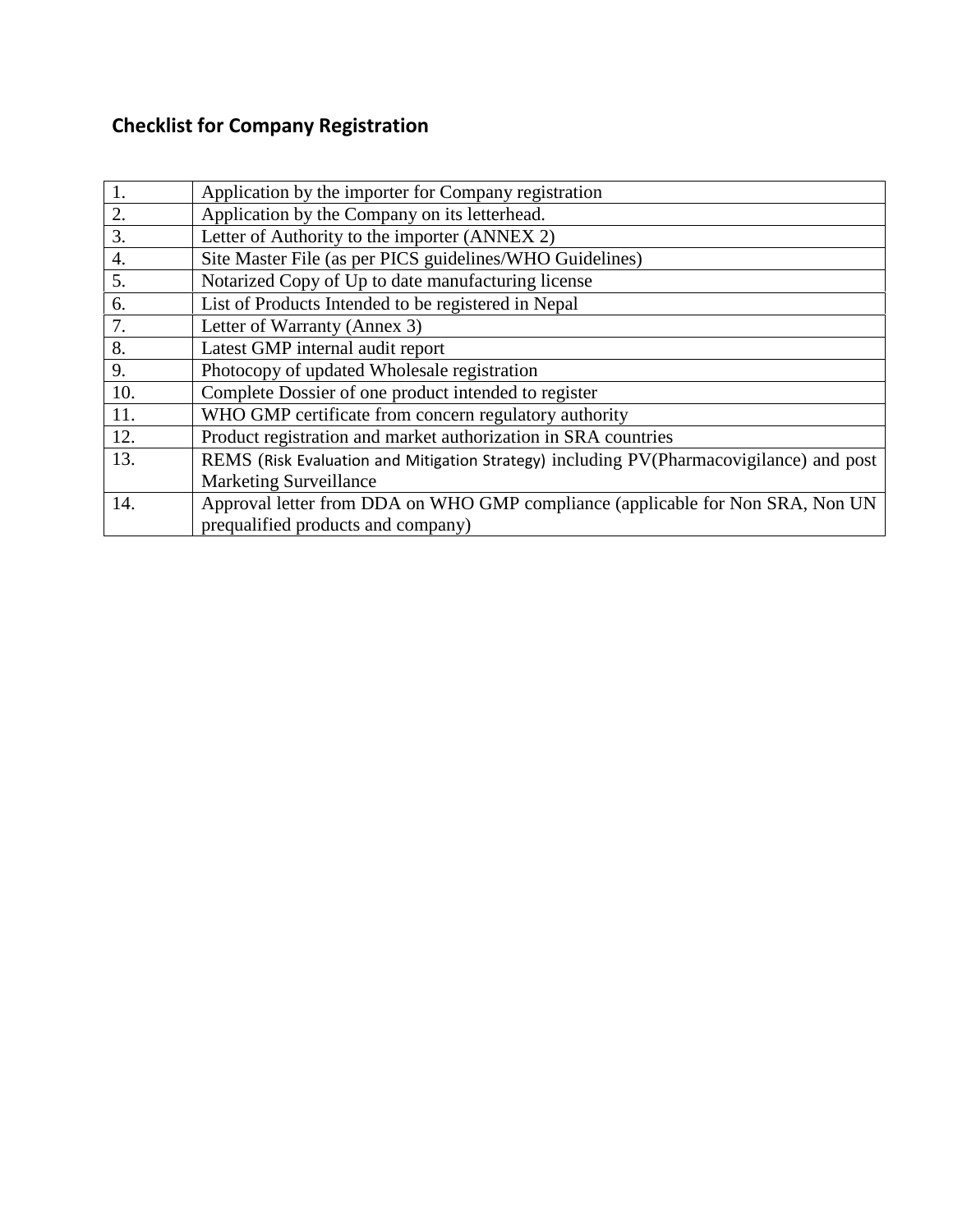# **Checklist for Product Registration**

| 1.  | An Application in the form of Schedule 4 $^{\circ}$ C $^{\circ}$ (DDA document)                |
|-----|------------------------------------------------------------------------------------------------|
| 2.  | An application in the form Schedule 6 (DDA document)                                           |
| 3.  | Notarized Up-to-date manufacturing license issued                                              |
| 4.  | Notarized Copy of Valid COPP as recommended by WHO                                             |
| 5.  | Detail formulation including excipients, colour, flavour, etc.                                 |
| 6.  | In case of new drug combination / new molecule ( <i>document in the format designed by the</i> |
|     | Department).                                                                                   |
| 7.  | BA/BE if non pharmacopeial and modified release                                                |
| 8.  | <b>Product Specification</b>                                                                   |
| 9.  | <b>Method of Analysis</b>                                                                      |
| 10. | Monograph if pharmacopoeia                                                                     |
| 11. | Analytical Method Validation if non pharmacopoeial                                             |
| 12. | Samples of label and carton                                                                    |
| 13. | Sample of the product                                                                          |
| 14. | Analytical report from Company's own laboratory.                                               |
| 15. | Analytical report from Independent laboratory (authorized)                                     |
| 16. | Real time stability (Zone IVb) of two batches for claimed shelf life                           |
| 17. | Letter of Attorney (Annex 5)                                                                   |
| 18. | Price commitment for lower price than exporting company                                        |
| 19. | Comparative Price of at least 5 bands if available                                             |
| 20. | Company inspection report of DDA if audited                                                    |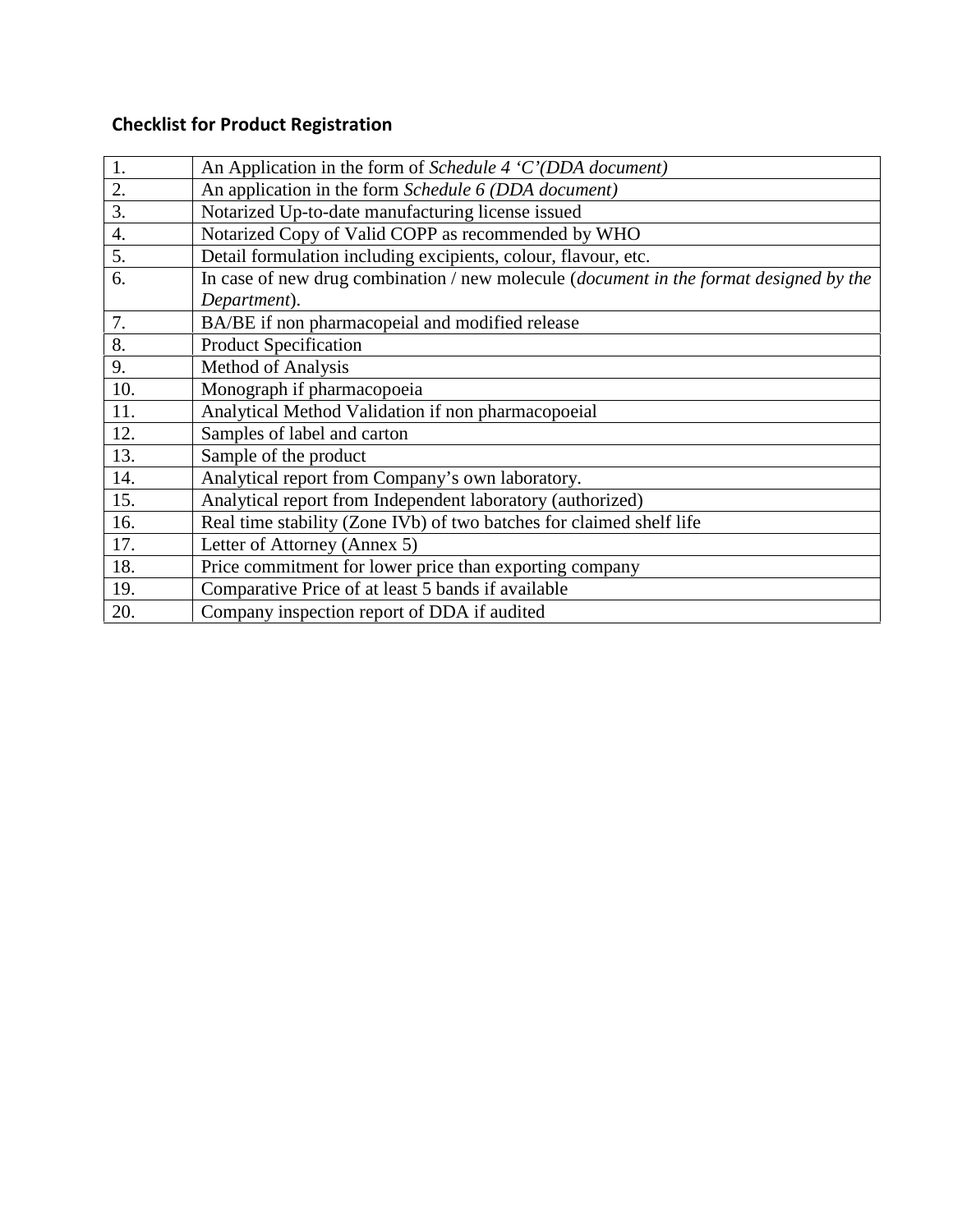#### **Checklist for Product Renewal**

| S. N.            | <b>Name of Documents</b>                                                 |
|------------------|--------------------------------------------------------------------------|
| 1.               | Application for renewal of 4 E and 7                                     |
| 2.               | Original 4 E and 6                                                       |
| 3.               | <b>Notarized COPP</b>                                                    |
| $\overline{4}$ . | Notarized Valid Mfg. Lic                                                 |
| 5.               | Notarized Valid GMP                                                      |
| 6.               | Sample                                                                   |
| 7.               | <b>Annual Product Review</b>                                             |
| 8.               | Stability information                                                    |
| 9.               | <b>Declaration on ADR</b>                                                |
| 10.              | Price to importer, wholesaler, retailer and MRP                          |
| 11.              | Approval of variation made under the period                              |
| 12.              | Evidence of export to SRA in case of company registered under SRA export |
| 13               | COA (Certificate of analysis)                                            |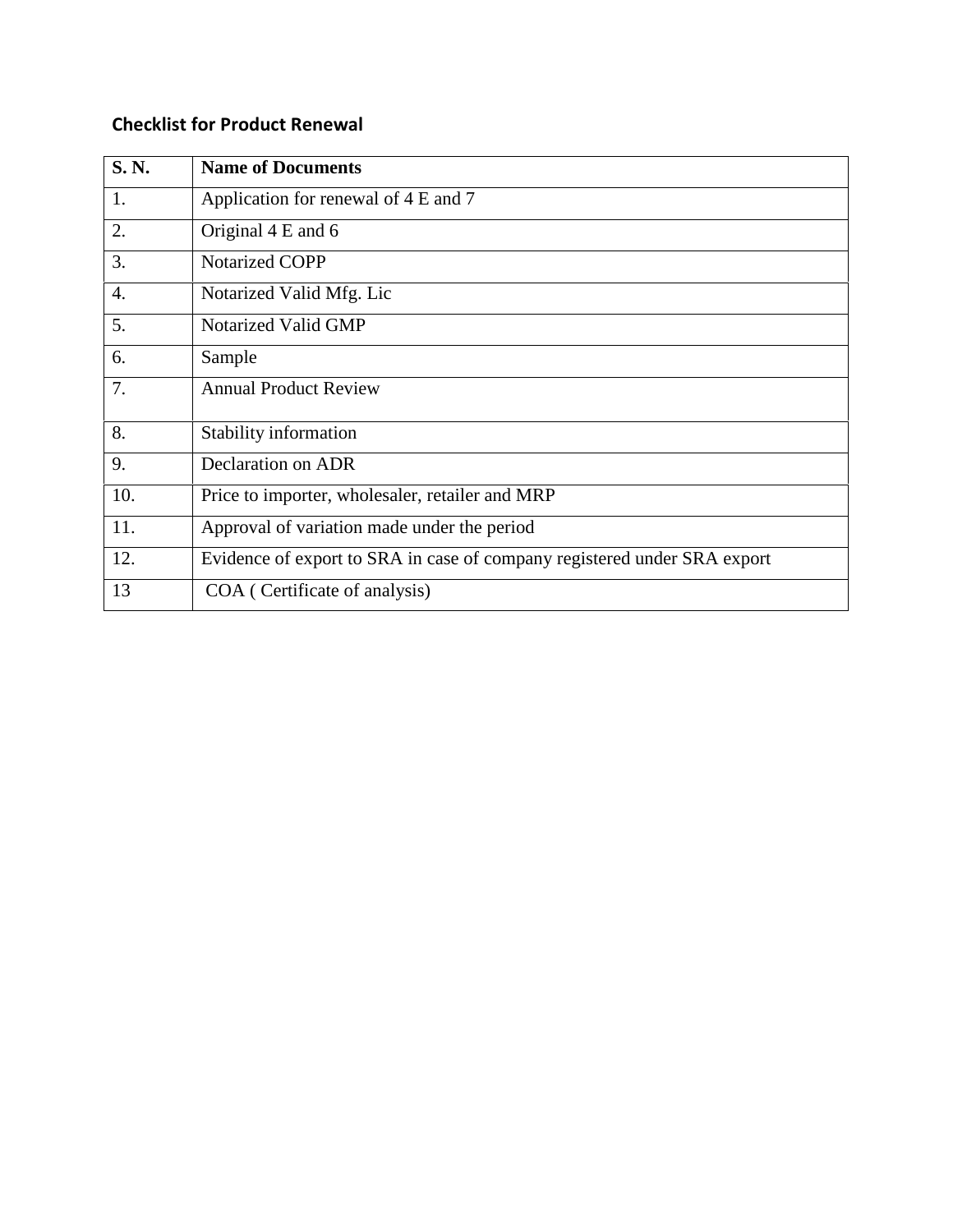मिति

श्रीमान महानिदशकज्यू, औषधि व्यवस्था बिभाग, काठमाडौं|

#### बिषय : औषधिको तुलनात्मक मुल्य पेश गरेको बारे |

उपरोक्त सम्बन्धमा हाम्रो फमबाट आयात गरिने .....(देशको नाम )....... को .......(उत्पादकको नाम) .... बाट उ पा दत ....... (औष धको BRAND NAME)..... को औष ध तहाँ वभागमा दता प्रयोजनका लागि पेश गरेकोमा बजारमा उपलब्ध देहाएका उत्पादकहरुबाट उत्पादित तर्पासल अनुसारका औष धह को BRAND NAME, GENERIC NAME, STRENGTH र DOSAGE FORM को प्रांत ईकाई बजार मुल्य (MRP) बजारमा उपलब्ध भए अनुसारको यसै आवेदन साथ पेश गरेको यहोरा अनुरोध छ|

### मुयको बबरण

| S.N | <b>MANUFACTURER'S NAME</b> | <b>BRAND NAME</b> | <b>GENERIC NAME</b> | STRENGTH | DOSAGE<br><b>FORM</b> | <b>MRP/NRS</b> |
|-----|----------------------------|-------------------|---------------------|----------|-----------------------|----------------|
|     |                            |                   |                     |          |                       |                |
| റ   |                            |                   |                     |          |                       |                |
| 3   |                            |                   |                     |          |                       |                |
| 4   |                            |                   |                     |          |                       |                |
| 5   |                            |                   |                     |          |                       |                |

आवेदक

नाम:

पद:

फमको नाम:

सहो

कायालय को छाप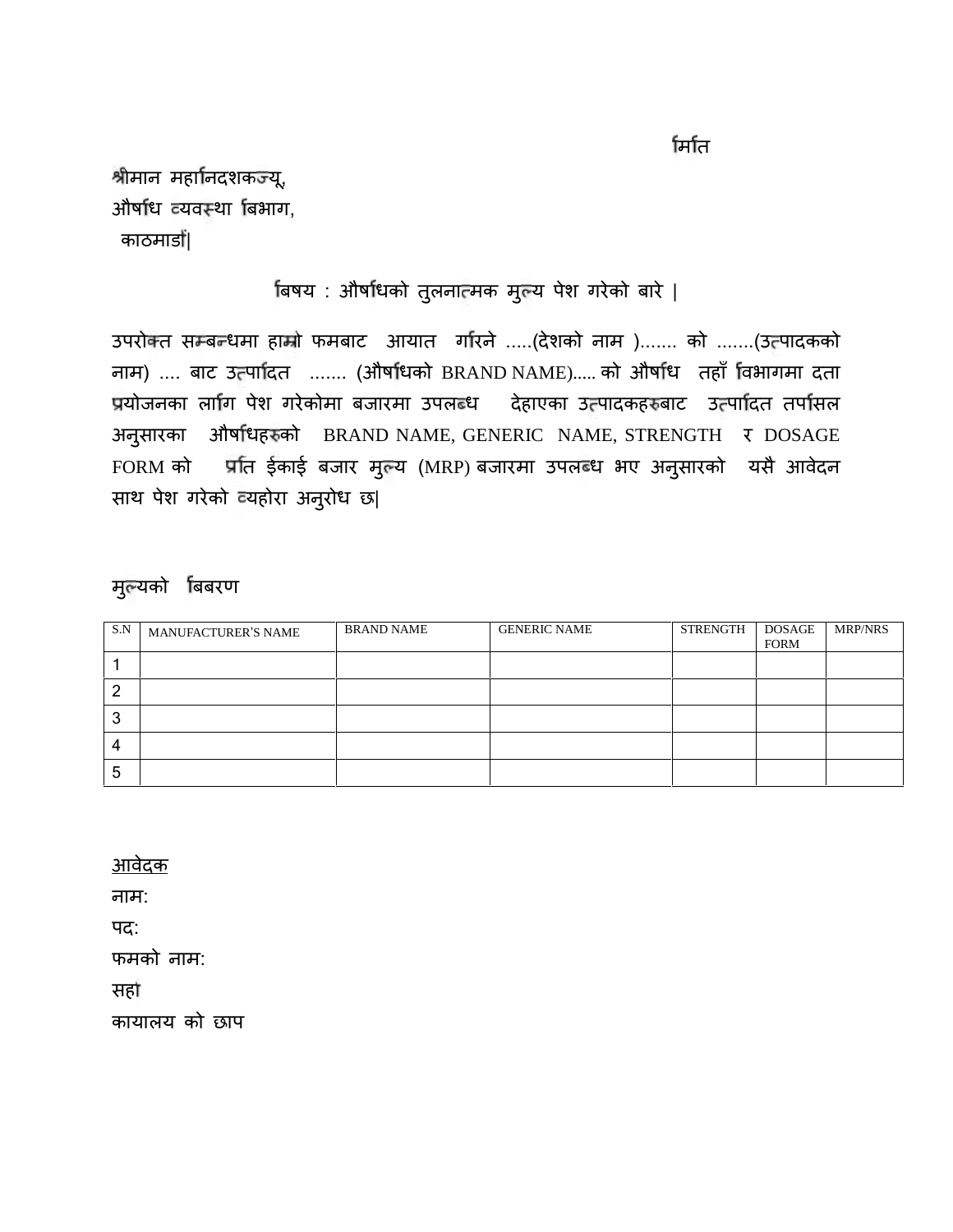To, The Director General Department of Drug Administration Bujulibazar, Kathmandu,Nepal

#### **Subject: Commitment for Price.**

Respected Sir,

We from…………………………………… are marketing our drug products in Nepal since the last………………(Date) our prices for drug product are at per with product prices in India.

We assure your department that we will keep product prices in Nepal at per or lower than in India, and in any scenario nepal price will not increase the price we offer in our country india. The current MRP for following new drug proposed to be registered are as below We will communicate in written for any changes in price

| S.N | <b>PRODUCT NAME</b> | PACK SIZE   MRP PER UNIT INR   MRP PER UNIT NPR |  |
|-----|---------------------|-------------------------------------------------|--|
|     |                     |                                                 |  |
|     |                     |                                                 |  |
|     |                     |                                                 |  |
|     |                     |                                                 |  |
|     |                     |                                                 |  |

Thanking you

Sincerely yours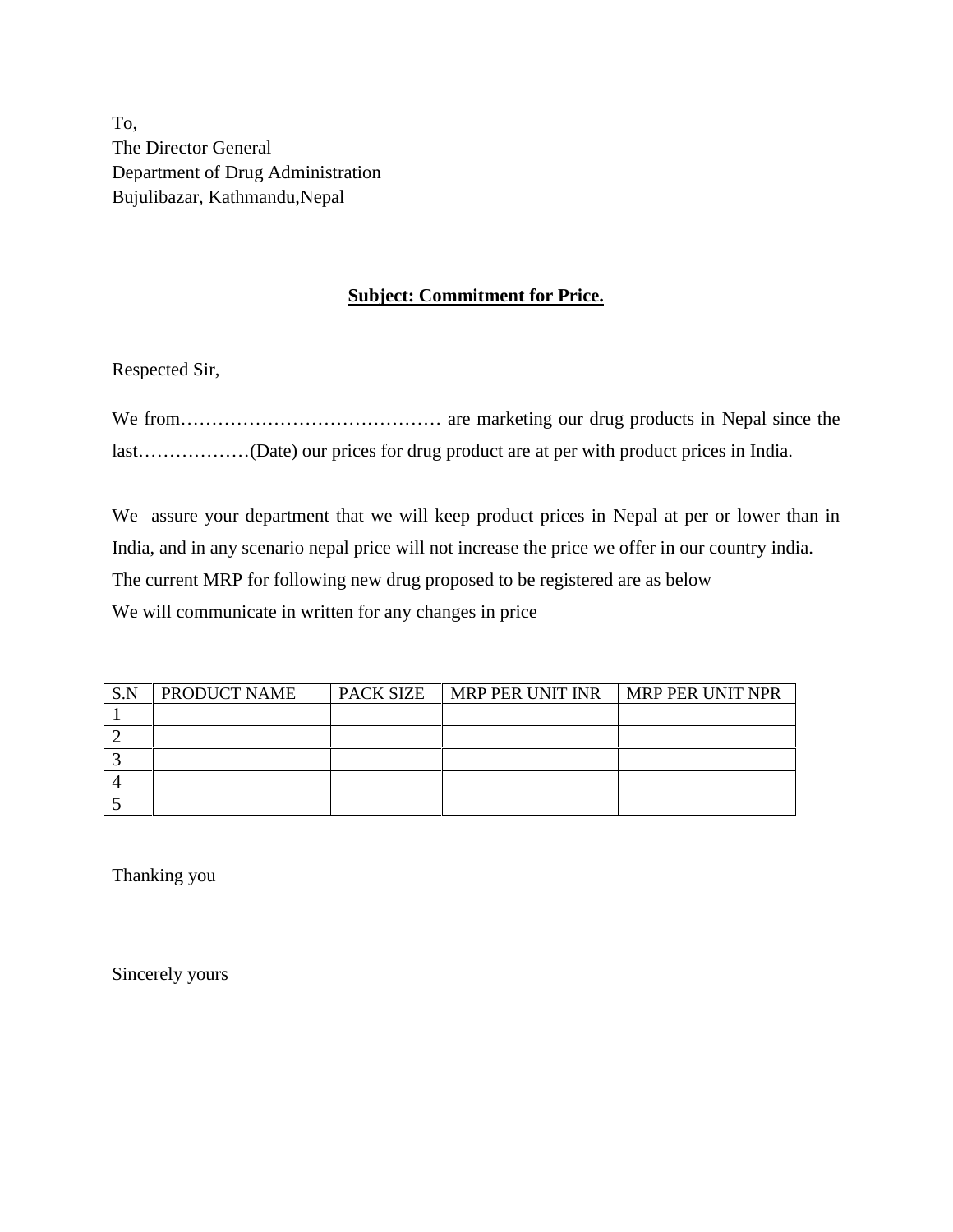**मिति:-**

**ीमान महा नदशक यू, औष ध यव था बभाग, काठमाड |**

**बषय : औष धको मुय पेश गरेको बारे |**

**उपरो त स ब धमा हा ो फमबाट आयात ग रने .....(देशको नाम )....... को ………......(उ पादकको नाम) .... बाट उ पा दत ....... (औष धको BRAND NAME)..... को औष ध तहाँ वभागमा दता / न बकरण/ सफा रस** प्रयोजनका लागि देहायको ढाँचामा सो औषधिका प्रांत ईकाई मुल्य …………(ने.रु. ) f<br>छौ सो मा कुनै संसोधन भएमा त्यस विभागको पूव स्वीकृति लिई मात्र गन व्यहोरा<br>anurodanurodhanurodha **anurodanurodhanurodhaअनुरोध गद हालै नेपाल सरकार मि प रष को म त २०७२/०३/२१ नणयले औष ध ऐन, २०३५ को दफा २६ ले दएको अ धकार योग ग र म त २०७२/०४/१८ मा नेपाल राजप मा का शत औष धह को सुचमा उ लेख भएका औष धह को अ धकतम खुा मूय (MRP) अनुसारकै सीमा रहेको यहोरा अनुरोध छ| सो भ दा बढ अ धकतम खुा मूय(MRP) राखेर <sup>ब</sup> बतरण गरेको पाईएमा <sup>च</sup> लत कानुन बमोिजम एवं वभागबाट हुने नणयमा हामीलाई म जुर छ |**

| f<br>$\overline{\mathbf{e}}$<br>f | f<br>樹<br>Composition) | (Dosage<br>Form) | ė.<br>आयात मूल्य | ਕਿ<br>বিক্লি<br>गन<br>è. | ਕਿ<br>À<br>বিক্লি<br>गन<br>$\overline{\mathbf{e}}$ | ą<br>खौरद गन<br>ŗ | f<br>ė.<br>(MRP) | $+1$<br>$\big)$<br>$\sqrt{2}$ |
|-----------------------------------|------------------------|------------------|------------------|--------------------------|----------------------------------------------------|-------------------|------------------|-------------------------------|
| HEPCNAT                           | SOFOSBUVIR             | <b>TABLET</b>    | RS.              |                          |                                                    | RS.               | <b>RS</b>        |                               |
|                                   |                        |                  |                  |                          |                                                    |                   |                  |                               |
|                                   |                        |                  |                  |                          |                                                    |                   |                  |                               |
|                                   |                        |                  |                  |                          |                                                    |                   |                  |                               |
|                                   |                        |                  |                  |                          |                                                    |                   |                  |                               |
|                                   |                        |                  |                  |                          |                                                    |                   |                  |                               |
|                                   |                        |                  |                  |                          |                                                    |                   |                  |                               |
|                                   |                        |                  |                  |                          |                                                    |                   |                  |                               |
|                                   |                        |                  |                  |                          |                                                    |                   |                  |                               |
|                                   |                        |                  |                  |                          |                                                    |                   |                  |                               |
|                                   |                        |                  |                  |                          |                                                    |                   |                  |                               |
|                                   |                        |                  |                  |                          |                                                    |                   |                  |                               |
|                                   |                        |                  |                  |                          |                                                    |                   |                  |                               |
|                                   |                        |                  |                  |                          |                                                    |                   |                  |                               |

**नाम: पद: फम/ . लको नाम:**

**आवेदक**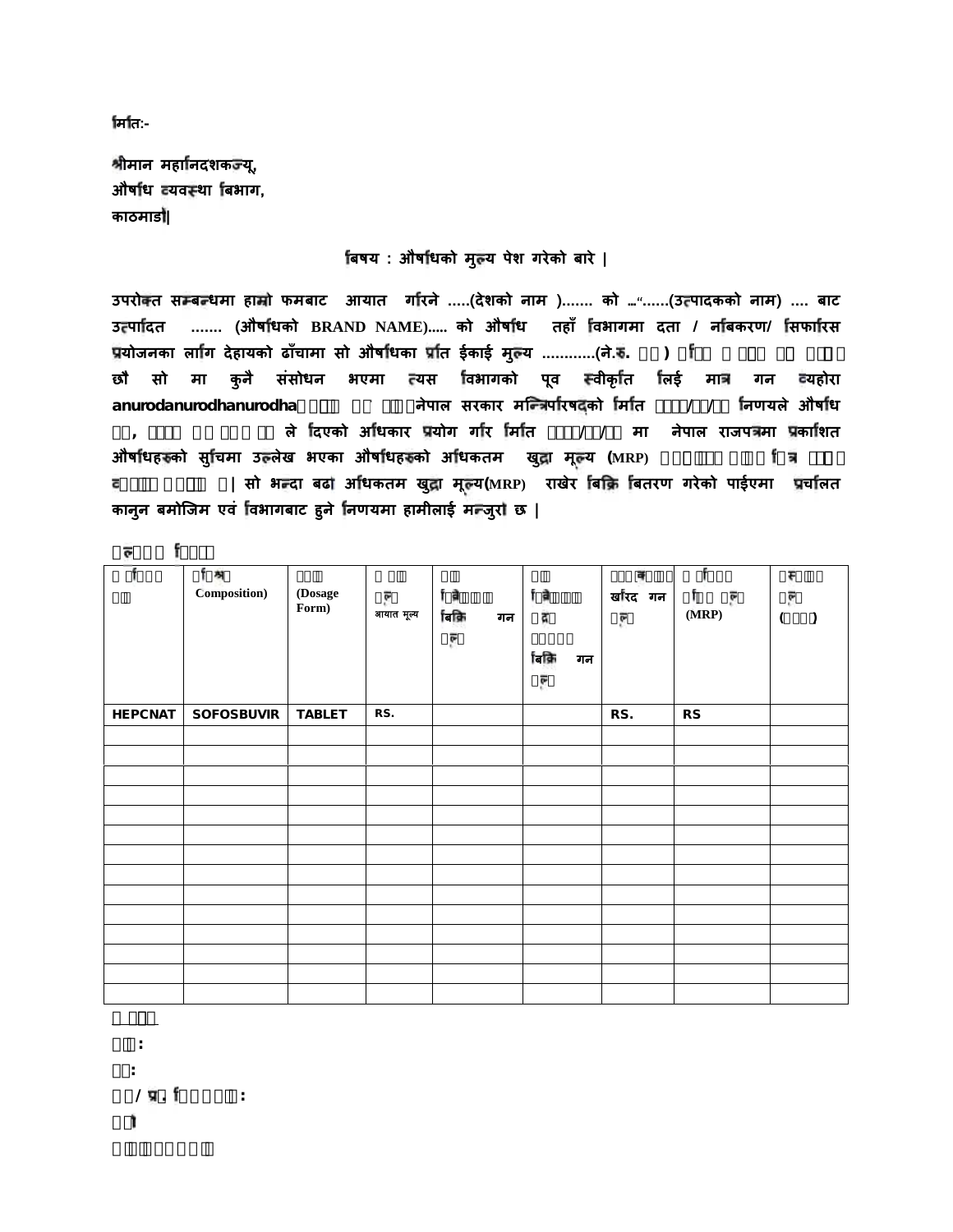# **Documents Required for Import of Intra Ocular Lenses (IOL)**

- 1. Application by Importer
- 2. Application by Company
- 3. Manufacturing License
- 4. Site Master File (SMF)
- 5. ISO 9000 : 2000 Certificate
- 6. EC Directives 93/42/EEC Annex II- CE Certification
- 7. ISO 13485 : 2003 (Quality Management System of the Industry)
- 8. ISO 11979 : 1999 (Standard of the Product)
- 9. Quality Manual
- 10.Sources of the Materials used in the Lens
- 11.Authority Letter from the Manufacturer
- 12.Test Report of the Lens
- 13.Letter of Warranty
- 14.Unit Price